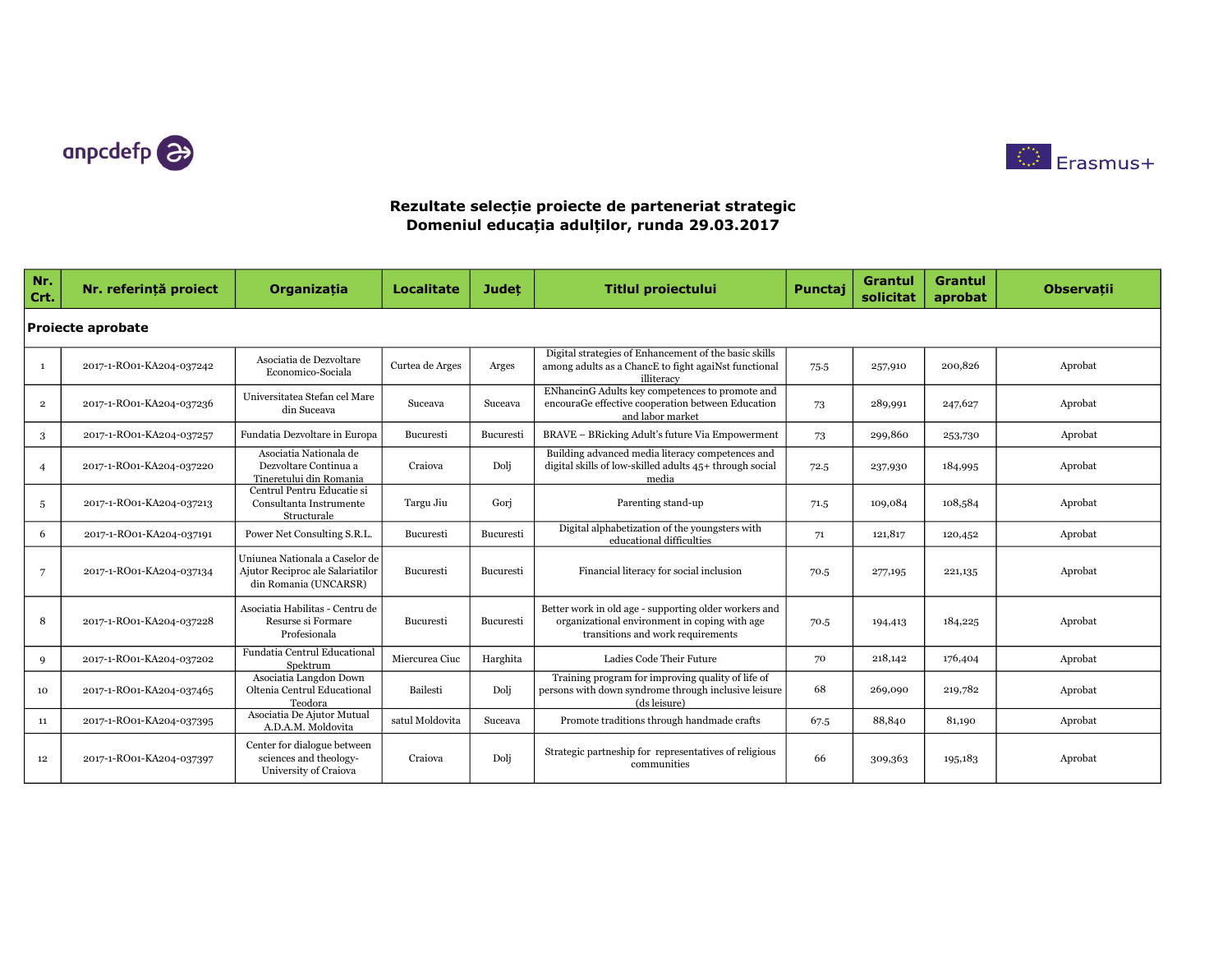



| Nr.<br>Crt.                         | Nr. referintă proiect    | <b>Organizatia</b>                                                       | <b>Localitate</b> | <b>Judet</b>     | <b>Titlul proiectului</b>                                                                                                        | Punctaj | <b>Grantul</b><br>solicitat | <b>Grantul</b><br>aprobat | <b>Observatii</b>                                                      |  |
|-------------------------------------|--------------------------|--------------------------------------------------------------------------|-------------------|------------------|----------------------------------------------------------------------------------------------------------------------------------|---------|-----------------------------|---------------------------|------------------------------------------------------------------------|--|
| 13                                  | 2017-1-RO01-KA204-037448 | Asociatia de Educatie Prenatala<br>din Romania                           | Bucuresti         | <b>Bucuresti</b> | Parenting Education and Awareness of Community to<br>Enable Social Inclusion of Teens Exposed to the risk of<br>becoming parents | 66      | 288,815                     | 236,490                   | Aprobat                                                                |  |
| 14                                  | 2017-1-RO01-KA204-037360 | Centrul pentru Promovarea<br>Invatarii Permanente<br>Timisoara Asociatia | Timisoara         | Timis            | MOBilizing Society Towards (ex) Offenders<br>Reintegration                                                                       | 66      | 447,778                     | 359,849                   | Aprobat                                                                |  |
| Proiecte aflate pe lista de rezervă |                          |                                                                          |                   |                  |                                                                                                                                  |         |                             |                           |                                                                        |  |
| 1                                   | 2017-1-RO01-KA204-037157 | Universitatea din Pitesti                                                | Pitesti           | Arges            | Empowering Practitioners in Social Work from Rural<br>Communities                                                                | 65.5    | 143,390                     | 143,390                   | Rezerva                                                                |  |
| $\mathbf{2}$                        | 2017-1-RO01-KA204-037229 | Universitatea de Vest din<br>Timisoara                                   | Timisoara         | Timis            | Teaching and educating for Sustainability                                                                                        | 65      | 281,790                     | 183,140                   | Rezerva                                                                |  |
| <b>Proiecte respinse</b>            |                          |                                                                          |                   |                  |                                                                                                                                  |         |                             |                           |                                                                        |  |
| $\mathbf{1}$                        | 2017-1-RO01-KA204-037141 | Fundatia Lumina in Suflet                                                | Pitesti           | Arges            | Digital Health Care and Literacy for Migrants                                                                                    | 74      | 230,328                     | $\mathbf 0$               | Respins - pasaje identice cu<br>proiectul 2017-1-RO01-KA204-<br>037165 |  |
| $\overline{2}$                      | 2017-1-RO01-KA204-037165 | Grupul pentru Integrare<br>Europeana                                     | satul Geamana     | Arges            | Up-Skilling Elders in Digital Health Literacy to prevent<br>marginalization and exclusion                                        | 68      | 269,520                     | $\mathbf{o}$              | Respins - pasaje identice cu<br>proiectul 2017-1-RO01-KA204-<br>037141 |  |
| 3                                   | 2017-1-RO01-KA204-037323 | Universitatea Politehnica<br>Timisoara                                   | Timisoara         | Timis            | Digital Skills and Competences for Adult Education in<br>Culture and Heritage Sector                                             | 64.5    | 444,693                     | $\mathbf{O}$              | Respins - buget insuficient                                            |  |
| $\overline{4}$                      | 2017-1-RO01-KA204-037449 | Asociatia Pro Xpert                                                      | Ramnicu Valcea    | Valcea           | Autobiographical Method for Migrants' and Minorities'<br>Inclusion in Communities they are living In                             | 64      | 226,108                     | $\mathbf{O}$              | Respins - buget insuficient                                            |  |
| 5                                   | 2017-1-RO01-KA204-037391 | Centrul Pentru Educatie si<br>Consultanta Instrumente<br>Structurale     | Targu Jiu         | Gori             | TOT-Training for Innovative Inclusion                                                                                            | 63      | 204,536                     | 0                         | Respins - buget insuficient                                            |  |
| 6                                   | 2017-1-RO01-KA204-037368 | CPIP-Comunitatea pentru<br>Invatare Permanenta                           | Timisoara         | Timis            | Urban Bee Keeping - Opportunities for Sustainable<br>Reintegration                                                               | 62.5    | 229,870                     | $\Omega$                  | Respins - buget insuficient                                            |  |
| $\overline{7}$                      | 2017-1-RO01-KA204-037408 | Asociatia Smart Educational<br>Projects                                  | Targu-Jiu         | Gori             | Cale pentru cariera                                                                                                              | 62.5    | 226,918                     | $\mathbf{o}$              | Respins - buget insuficient                                            |  |
| 8                                   | 2017-1-RO01-KA204-037212 | Fundatia Casa Cartii                                                     | Ramnicu Valcea    | Valcea           | Envision Augmented Resources for Library                                                                                         | 62      | 122,774                     | $\mathbf{O}$              | Respins - buget insuficient                                            |  |
| 9                                   | 2017-1-RO01-KA204-037100 | Scoala Gimnaziala Nr 5 Piatra<br>Neamt                                   | Piatra Neamt      | Neamt            | Advancing Digital Understanding for Low-skilled<br>Training                                                                      | 61.5    | 299,731                     | 0                         | Respins - buget insuficient                                            |  |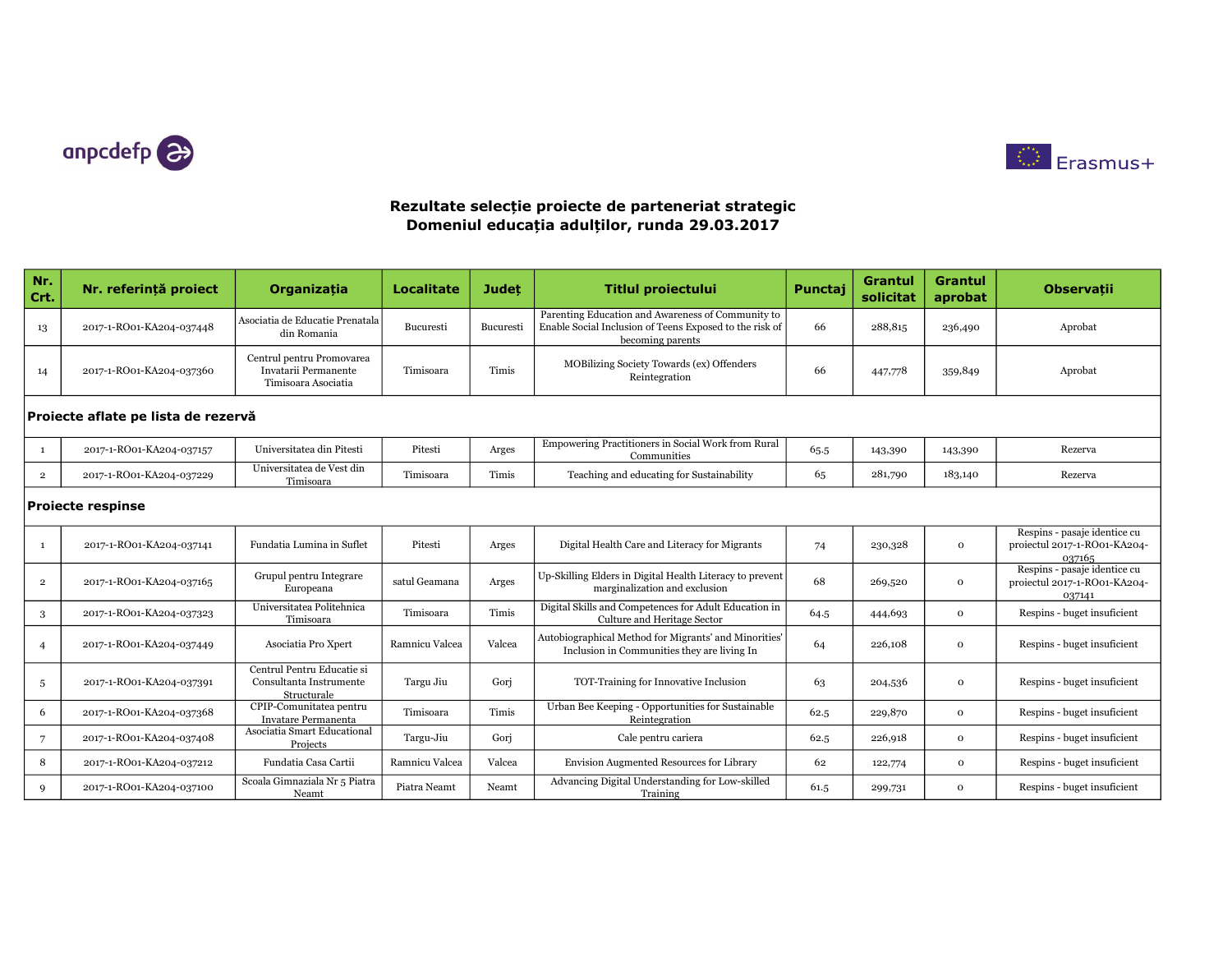



| Nr.<br>Crt. | Nr. referintă proiect    | Organizatia                                                                                                    | <b>Localitate</b>                    | <b>Judet</b> | <b>Titlul proiectului</b>                                                                                                                                                                               | Punctai | <b>Grantul</b><br>solicitat | <b>Grantul</b><br>aprobat | <b>Observatii</b>           |
|-------------|--------------------------|----------------------------------------------------------------------------------------------------------------|--------------------------------------|--------------|---------------------------------------------------------------------------------------------------------------------------------------------------------------------------------------------------------|---------|-----------------------------|---------------------------|-----------------------------|
| 10          | 2017-1-RO01-KA204-037358 | Universitatea de Medicina si<br>Farmacie Grigore T. Popa Iasi                                                  | Iasi                                 | Iasi         | Promoters of advanced oncogenetics open online<br>training and multimedia raise awareness on<br>multidisciplinary assessment of patients and their<br>families at risk of hereditary or familial cancer | 61.5    | 349,874                     | $\Omega$                  | Respins - buget insuficient |
| 11          | 2017-1-RO01-KA204-037211 | Fundatia Transilvana Alpha                                                                                     | Tirgu Mures                          | Mures        | Instrumente pentru eliminarea barierelor din calea<br>incluziunii-ALPHA.KIT                                                                                                                             | 61      | 151,050                     | $\mathbf{o}$              | Respins - buget insuficient |
| 12          | 2017-1-RO01-KA204-037245 | Asociatia Culturala Arta<br>Traditii Patrimoniu fara<br>Frontiere                                              | Bacau                                | Bacau        | European Food Identity Map. Plurilingual and<br><b>Intercultural Education</b>                                                                                                                          | 61      | 149,515                     | $\mathbf 0$               | Respins - buget insuficient |
| 13          | 2017-1-RO01-KA204-037071 | Ordinul Asistentilor Medicali<br>Generalisti, Moaselor si<br>Asistentilor Medicali din<br>Romania Filiala Iasi | Iasi                                 | Iasi         | Migrant Inter-cultural Generated Resources and<br><b>Nursing Training</b>                                                                                                                               | 60.5    | 449,620                     | $\Omega$                  | Respins - buget insuficient |
| 14          | 2017-1-RO01-KA204-037203 | Rise Romania - Reteaua<br>Romana a Intreprinderilor<br>Sociale de Insertie prin<br>Activitatea Economica       | Bucuresti                            | Bucuresti    | Up-skilling through work integration social enterprises<br><b>WISE</b>                                                                                                                                  | 60.5    | 145,450                     | $\Omega$                  | Respins - buget insuficient |
| 15          | 2017-1-RO01-KA204-037250 | Asociatia Institutul pentru<br>Parteneriat Social Bucovina                                                     | Suceava                              | Suceava      | <b>Assistive Technology And Diversity</b>                                                                                                                                                               | 60.5    | 191,133                     | $\mathbf{0}$              | Respins - buget insuficient |
| 16          | 2017-1-RO01-KA204-037279 | Asociatia Consultantilor in<br>Dezvoltare Comunitara-ACDC                                                      | Comuna<br>Stulpicani, sat<br>Gemenea | Suceava      | Digital competences for social inclusion                                                                                                                                                                | 60.5    | 270,248                     | $\mathbf{o}$              | Respins - buget insuficient |
| 17          | 2017-1-RO01-KA204-037091 | Asociatia Primii Pasi Spre<br>Performanta                                                                      | Pitesti                              | Arges        | Win The Ball - Basic And Social Skills Training In<br><b>Combination With Sports Activities</b>                                                                                                         | 60      | 239,865                     | $\mathbf{o}$              | Respins - buget insuficient |
| 18          | 2017-1-RO01-KA204-037280 | <b>Institutul Postliceal Phoenix</b><br>Asociatie                                                              | Cluj Napoca                          | Clui         | Active civic support and solidarity for people with<br>cancer                                                                                                                                           | 60      | 199,785                     | $\mathbf{o}$              | Respins - buget insuficient |
| 19          | 2017-1-RO01-KA204-037310 | Asociatia de Terapie Familiala<br>si de Cuplu Timisoara                                                        | comuna<br>Dumbravita                 | Timis        | Accelerator model for the personal, social and<br>entrepreneurial growth of Women in Need                                                                                                               | 60      | 230,730                     | $\Omega$                  | Respins - buget insuficient |
| 20          | 2017-1-RO01-KA204-037330 | <b>Center for Rural Assistance</b>                                                                             | Timisoara                            | Timis        | Enhacing LLL oportunities for adults in disadvantaged<br>areas through community learning facilitation                                                                                                  | 60      | 191,380                     | $\Omega$                  | Respins - buget insuficient |
| 21          | 2017-1-RO01-KA204-037396 | Colegiul Medicilor Iasi                                                                                        | Iasi                                 | Iasi         | Health Care Ethics Consultation: Open Online Course<br>to approach Ethical Issues in Clinical Practice and<br>Communication                                                                             | 60      | 306,776                     | $\Omega$                  | Respins - buget insuficient |
| 22          | 2017-1-RO01-KA204-037398 | Asociatia Start pentru<br>performanta                                                                          | <b>Baia Mare</b>                     | Maramures    | Happy and safe in the Community                                                                                                                                                                         | 60      | 444,060                     | $\mathbf{o}$              | Respins - buget insuficient |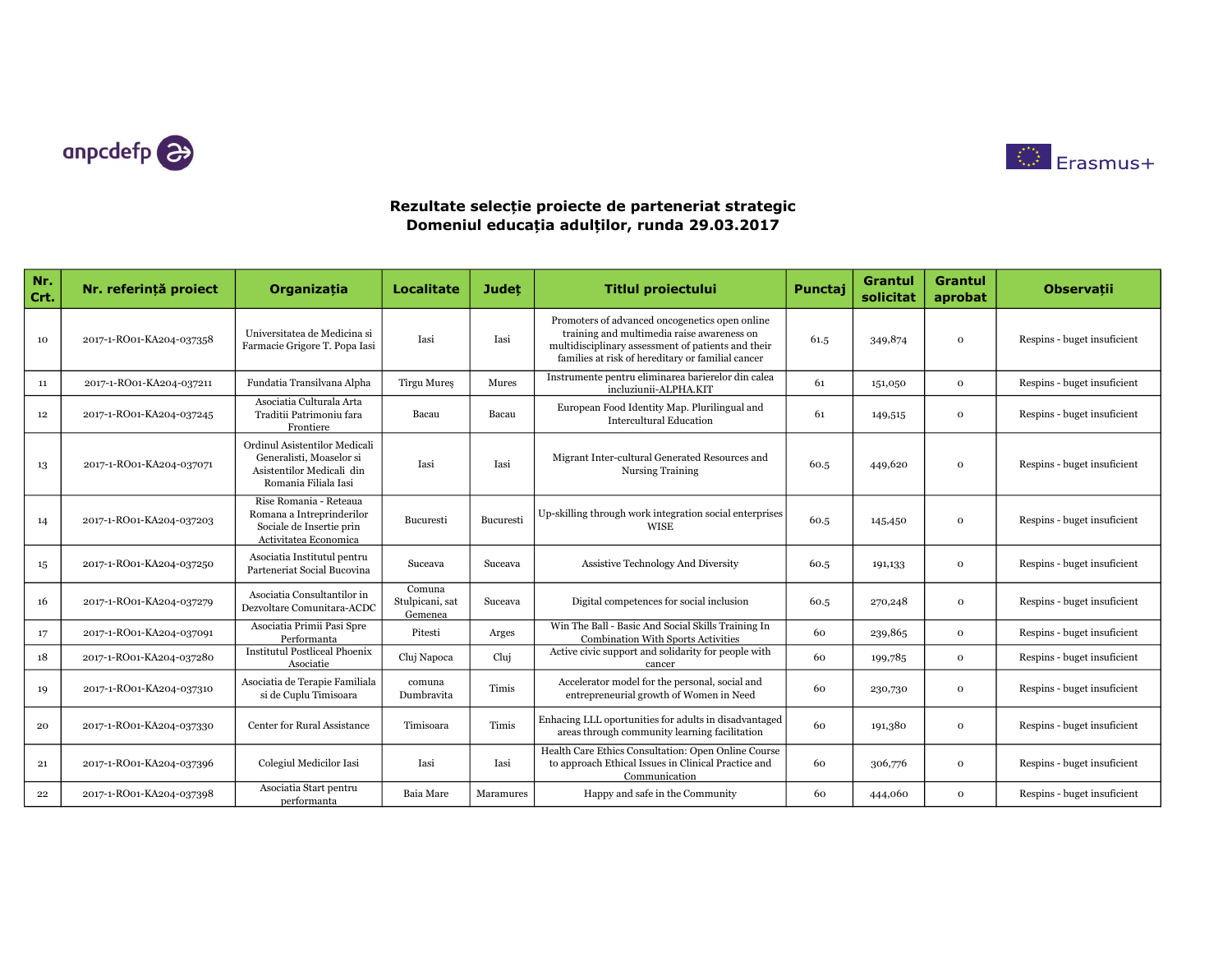



| Nr.<br>Crt. | Nr. referință proiect    | Organizatia                                                                                                   | <b>Localitate</b> | <b>Judet</b>     | <b>Titlul proiectului</b>                                                                                                                        | Punctaj | <b>Grantul</b><br>solicitat | <b>Grantul</b><br>aprobat | <b>Observații</b>             |
|-------------|--------------------------|---------------------------------------------------------------------------------------------------------------|-------------------|------------------|--------------------------------------------------------------------------------------------------------------------------------------------------|---------|-----------------------------|---------------------------|-------------------------------|
| 23          | 2017-1-RO01-KA204-037450 | Universitatea Alexandru Ioan<br>Cuza din Iasi                                                                 | Iasi              | Iasi             | E-Counseling Strategies for Educators of Disabled<br>People                                                                                      | 60      | 353,750                     | $\mathbf 0$               | Respins - buget insuficient   |
| 24          | 2017-1-RO01-KA204-037349 | Universitatea din Pitesti                                                                                     | Pitesti           | Arges            | IMMERSE-D - Integration of Migrants into European<br>communities through innovative Resources in a Social<br>and Educational Digital environment | 56      | 423,630                     | $\mathbf 0$               | Respins - punctaj insuficient |
| 25          | 2017-1-RO01-KA204-037095 | European Association for Social<br>Innovation                                                                 | Bucuresti         | Bucuresti        | Innovative training tool for developing key<br>competences in "Sharing Economy" for<br>entrepreneurship                                          | 48.5    | 299,995                     | $\Omega$                  | Respins - punctaj insuficient |
| 26          | 2017-1-RO01-KA204-037210 | Asociatia Centrul Regional de<br>Excelenta pentru Studii si<br>Cercetare                                      | Pitesti           | Arges            | Intercultural Networks for Combating Violence in<br><b>Rural Schools</b>                                                                         | 48.5    | 130,390                     | $\Omega$                  | Respins - punctaj insuficient |
| 27          | 2017-1-RO01-KA204-037445 | Centrul pentru Promovarea<br>Invatarii Permanente<br>Timisoara Asociatia                                      | Timisoara         | Timis            | Entrepreneurship Education for Offenders: A Real<br>Alternative!                                                                                 | 48.5    | 294,590                     | $\Omega$                  | Respins - punctaj insuficient |
| 28          | 2017-1-RO01-KA204-037451 | Asociatia pentru Promovarea<br>Femeii din Romania/The<br>Association for the Promotion<br>of Women in Romania | Timisoara         | Timis            | Adult Educators' Competences for Social Inclusion                                                                                                | 46      | 326,063                     | $\mathbf 0$               | Respins - punctaj insuficient |
| 29          | 2017-1-RO01-KA204-037491 | Creator European Consultants<br><b>SRL</b>                                                                    | Slatina           | Olt              | Socio-economic reintegration of ex-inmates                                                                                                       | 46      | 221,014                     | $\mathbf{o}$              | Respins - punctaj insuficient |
| 30          | 2017-1-RO01-KA204-037137 | Agentia pentru Dezvoltare<br>Regionala Nord-Est                                                               | Piatra Neamt      | Neamt            | Empower the elderly: digital skills in tourism                                                                                                   | 45      | 402,814                     | $\Omega$                  | Respins - punctaj insuficient |
| 31          | 2017-1-RO01-KA204-037490 | Casa Corpului Didactic Braila                                                                                 | Braila            | Braila           | Social economy in an European dimension - the first<br>step for integration                                                                      | 45      | 370,591                     | $\mathbf 0$               | Respins - punctaj insuficient |
| 32          | 2017-1-RO01-KA204-037492 | Asociatia ARIN                                                                                                | Braila            | <b>Braila</b>    | Patela                                                                                                                                           | 43.5    | 53,550                      | $\mathbf{o}$              | Respins - punctaj insuficient |
| 33          | 2017-1-RO01-KA204-037444 | Asociatia Nationala a<br>Bibliotecarilor si Bibliotecilor<br>Publice din Romania                              | Bucuresti         | <b>Bucuresti</b> | Multi-layered Media Education Portal - a Digital<br>Interface for a Better Cultural and Ethnic Tolerance                                         | 42.5    | 447,340                     | $\mathbf 0$               | Respins - punctaj insuficient |
| 34          | 2017-1-RO01-KA204-037253 | <b>Creator European Consultants</b><br>S.R.L                                                                  | Slatina           | Olt              | Be a rural entrepreneur: innovative training for future<br>rural startups                                                                        | 41.5    | 181,080                     | $\mathbf{o}$              | Respins - punctaj insuficient |
| 35          | 2017-1-RO01-KA204-037425 | Asociatia Centrul Zonal de<br>Educatia Adultilor Craiova                                                      | Craiova           | Dolj             | Networking european citizens                                                                                                                     | 41      | 181,415                     | $\mathbf 0$               | Respins - punctaj insuficient |
| 36          | 2017-1-RO01-KA204-037431 | Directia Generala de Asistenta<br>Sociala si Protectia Copilului<br>Sector 4                                  | Bucuresti         | Bucuresti        | FUNeducation                                                                                                                                     | 40.5    | 190,330                     | $\mathbf 0$               | Respins - punctaj insuficient |